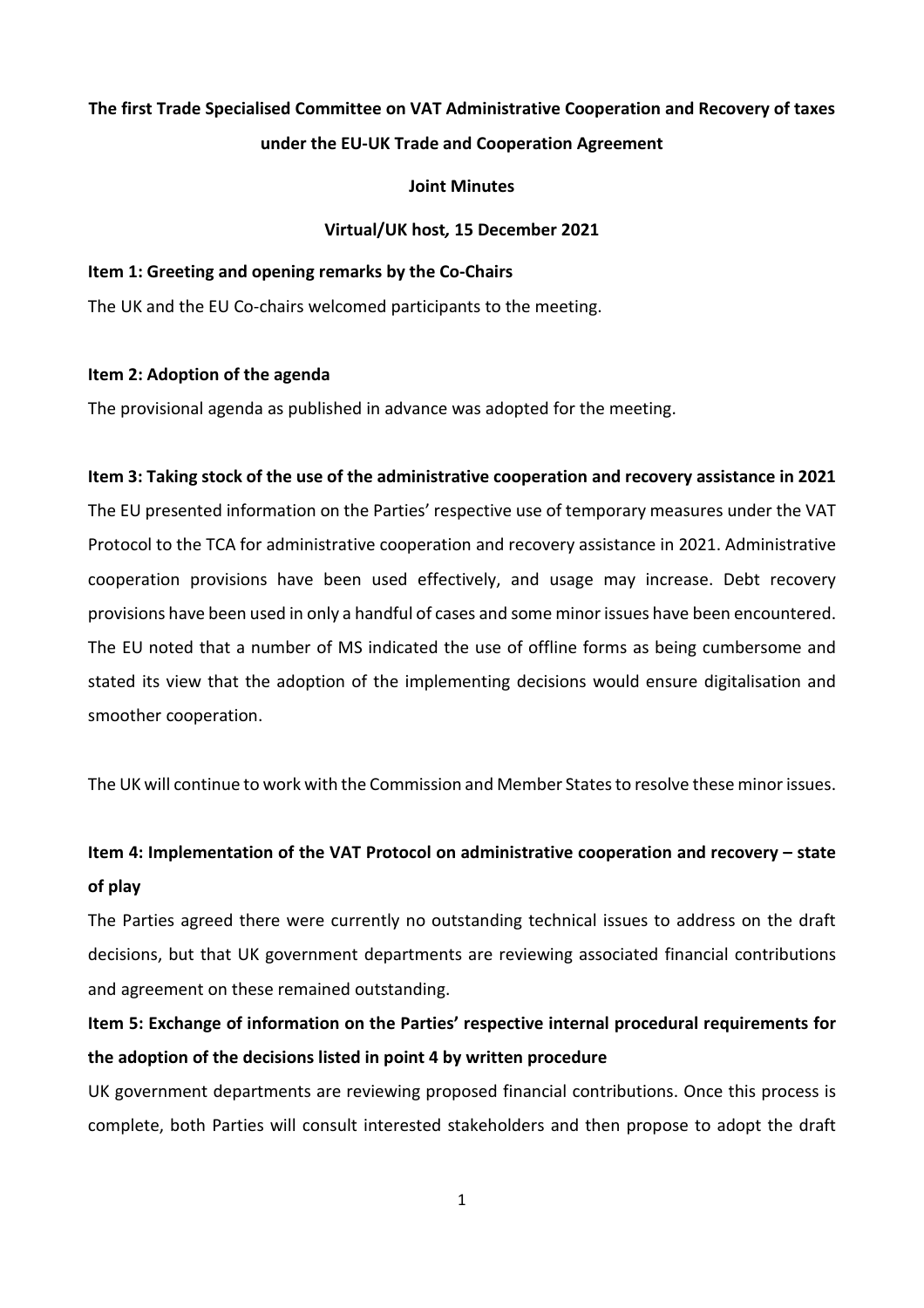decisions under the written procedure set out at rule 9 of the Rules of Procedure of the Partnership Council and Committees set out in the TCA.

### **Item 6: Any other business**

The UK once again formally requested to amend the debt recovery threshold set out in Article 33(4) of the Protocol as provided for under Article 122(2) of the Trade and Cooperation Agreement, so that it is equivalent to that contained in Council Directive 2010/24/EU (the EU debt recovery Directive). This would be in order to remove the requirement for British businesses to appoint a fiscal intermediary when registering for the EU's Import One Stop Shop.

The EU noted previous correspondence from the UK proposing to reduce the recovery threshold and that this topic was already discussed by the Trade Partnership Council on 13 October 2021. The EU maintains its position that it is not open to amending the debt recovery threshold at this time, preferring to first concentrate on the implementation of the current text of the VAT Protocol.

### **Item 7: Conclusions and next steps**

The Parties agreed to adopt draft implementing decisions by written procedure, once outstanding internal processes discussed under item 5 had been completed. Co-Chairs agreed that the draft minutes shall be drawn up within 45 days from the end of the meeting and secretariats agreed to sign the minutes electronically.

Co-chairs confirmed that the next Trade Specialised Committee would occur no later than December 2022.

#### **Item 8:**

Co-chairs concluded the meeting and thanked delegates.